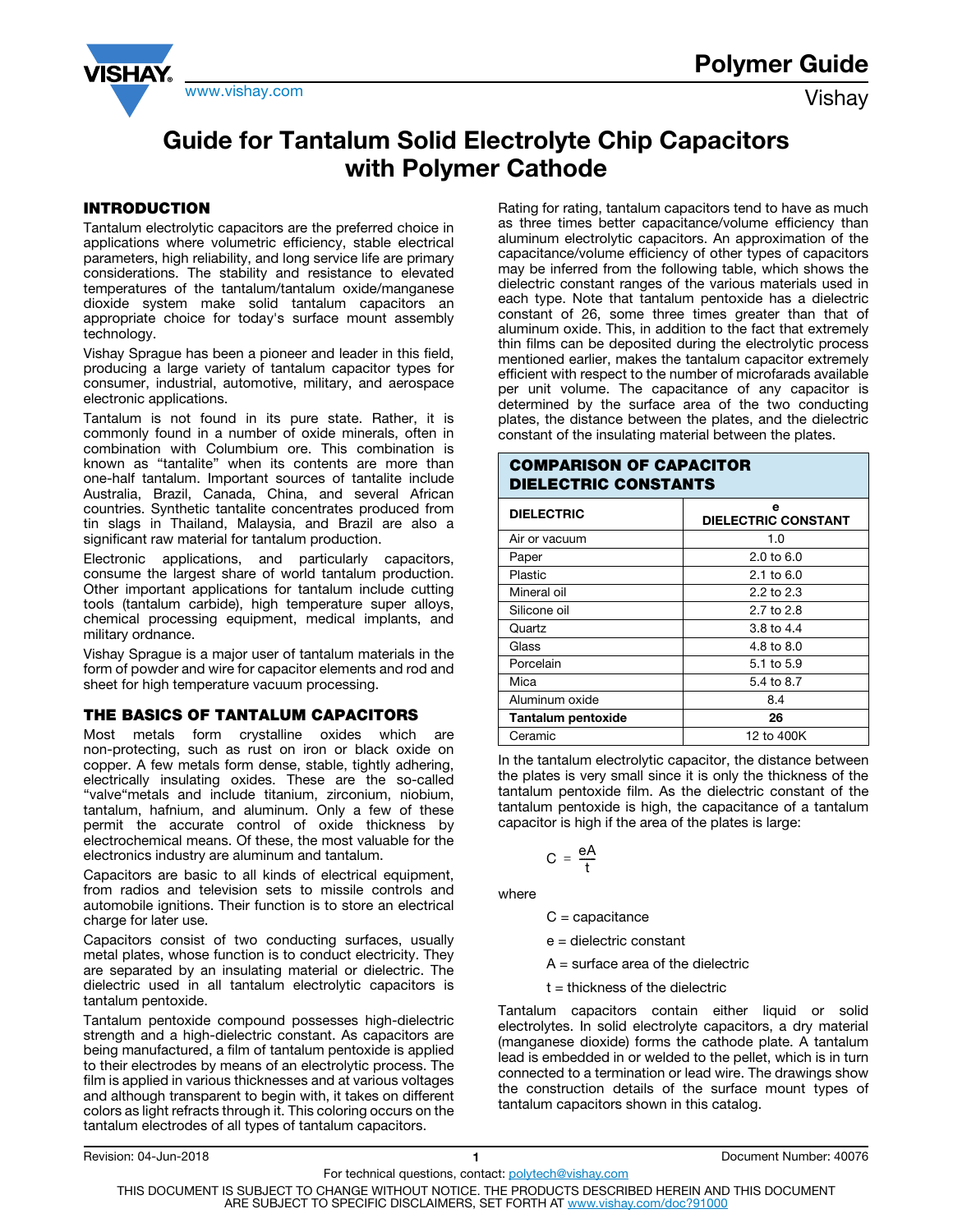

# SOLID ELECTROLYTE POLYMER TANTALUM CAPACITORS

Solid electrolyte polymer capacitors utilize sintered tantalum pellets as anodes. Tantalum pentoxide dielectric layer is formed on the entire surface of anode, which is further impregnated with highly conductive polymer as cathode system.

The conductive polymer layer is then coated with graphite, followed by a layer of metallic silver, which provides a conductive surface between the capacitor element and the outer termination (lead frame or other).

Molded chip polymer tantalum capacitor encases the element in plastic resins, such as epoxy materials. After assembly, the capacitors are tested and inspected to assure long life and reliability. It offers excellent reliability and high stability for variety of applications in electronic devices. Usage of conductive polymer cathode system provides very low equivalent series resistance (ESR), which makes the capacitors particularly suitable for high frequency applications.



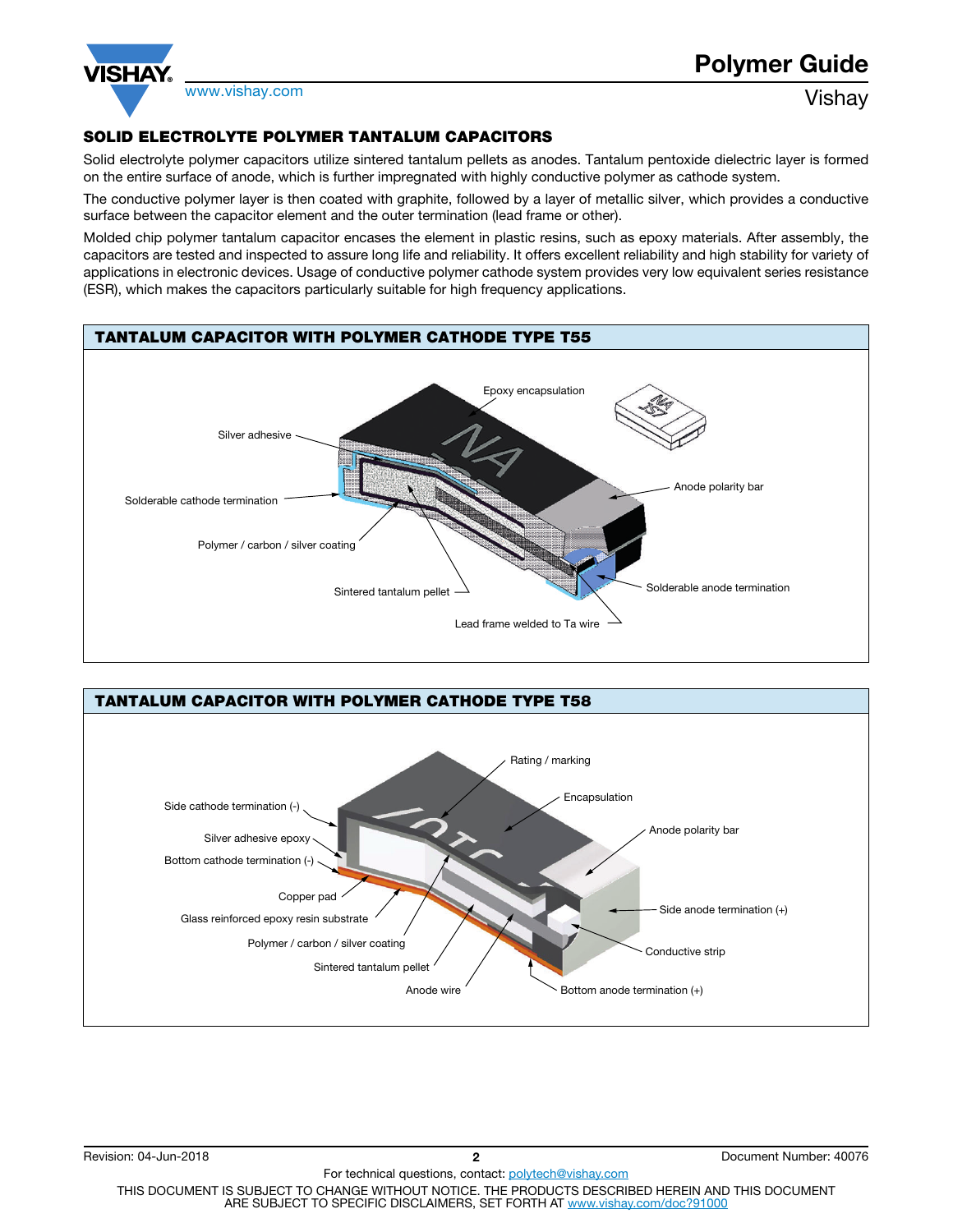

# Polymer Guide





Revision: 04-Jun-2018 3 Document Number: 40076

THIS DOCUMENT IS SUBJECT TO CHANGE WITHOUT NOTICE. THE PRODUCTS DESCRIBED HEREIN AND THIS DOCUMENT ARE SUBJECT TO SPECIFIC DISCLAIMERS, SET FORTH AT www.vishay.com/doc?91000

For technical questions, contact: polytech@vishay.com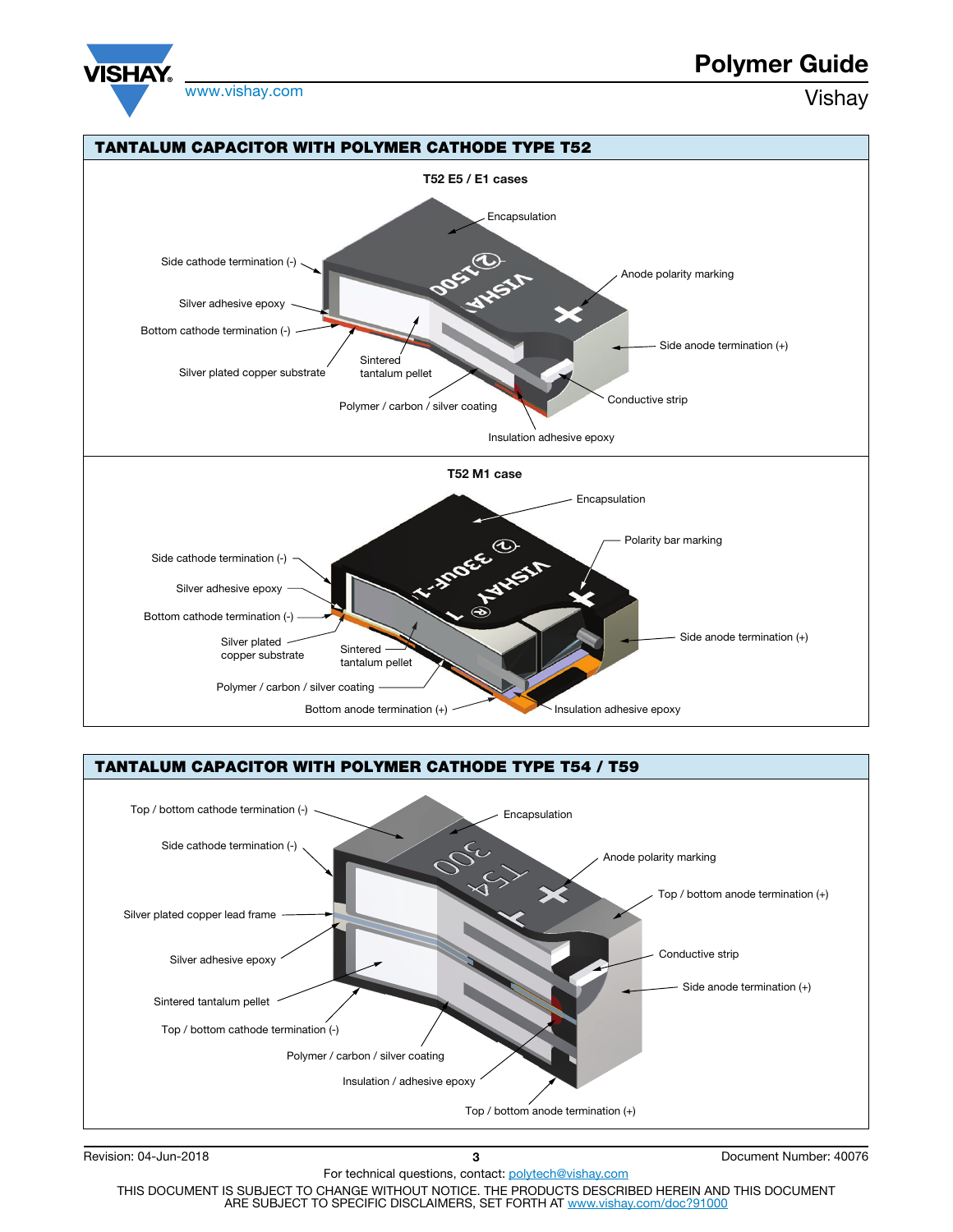

| <b>POLYMER CAPACITORS - MOLDED CASE</b> |                                                                                                 |  |  |
|-----------------------------------------|-------------------------------------------------------------------------------------------------|--|--|
| <b>SERIES</b>                           | T55                                                                                             |  |  |
| <b>PRODUCT IMAGE</b>                    |                                                                                                 |  |  |
| <b>TYPE</b>                             | VPolyTan™, molded case, high performance polymer                                                |  |  |
| <b>FEATURES</b>                         | High performance                                                                                |  |  |
| <b>TEMPERATURE RANGE</b>                | $-55 °C$ to $+105 °C$                                                                           |  |  |
| <b>CAPACITANCE RANGE</b>                | 3.3 µF to 1000 µF                                                                               |  |  |
| <b>VOLTAGE RANGE</b>                    | 2.5 V to 63 V                                                                                   |  |  |
| <b>CAPACITANCE TOLERANCE</b>            | ± 20%                                                                                           |  |  |
| <b>LEAKAGE CURRENT</b>                  | $0.1 \text{ C}V$                                                                                |  |  |
| <b>DISSIPATION FACTOR</b>               | 8 % to 10 %                                                                                     |  |  |
| <b>ESR</b>                              | 12 m $\Omega$ to 500 m $\Omega$                                                                 |  |  |
| <b>CASE SIZES</b>                       | J, P, A, T, B, Z, V, D                                                                          |  |  |
| <b>TERMINATION FINISH</b>               | Cases J, P: 100 % tin<br>Case A: 100 % tin or Ni / Pd / Au<br>Cases T, B, Z, V, D: Ni / Pd / Au |  |  |

|                                        | <b>POLYMER CAPACITORS - LEADFRAMELESS MOLDED CASE</b>                                            |                                                                                              |                                                                                              |                                                                                                                                            |  |
|----------------------------------------|--------------------------------------------------------------------------------------------------|----------------------------------------------------------------------------------------------|----------------------------------------------------------------------------------------------|--------------------------------------------------------------------------------------------------------------------------------------------|--|
| <b>SERIES</b>                          | <b>T52</b>                                                                                       | <b>T58</b>                                                                                   | <b>T59</b>                                                                                   | <b>T54</b>                                                                                                                                 |  |
| <b>PRODUCT IMAGE</b>                   |                                                                                                  |                                                                                              |                                                                                              |                                                                                                                                            |  |
| <b>TYPE</b>                            | vPolyTan™ polymer<br>surface mount chip<br>capacitors, low profile,<br>leadframeless molded type | vPolyTan™ polymer surface<br>mount chip capacitors,<br>compact, leadframeless<br>molded type | vPolyTan™ polymer<br>surface mount chip<br>capacitors, low ESR,<br>leadframeless molded type | vPolyTan™ polymer<br>surface mount chip<br>capacitors, low ESR,<br>leadframeless molded type,<br>hi-rel commercial<br>off-the-shelf (COTS) |  |
| <b>FEATURES</b>                        | Low profile                                                                                      | Small case size                                                                              | Multianode                                                                                   | Hi-rel COTS, multianode                                                                                                                    |  |
| <b>TEMPERATURE</b><br><b>RANGE</b>     | -55 °C to +105 °C                                                                                | $-55 °C$ to $+105 °C$                                                                        | $-55$ °C to $+105$ °C                                                                        | -55 °C to +125 °C                                                                                                                          |  |
| <b>CAPACITANCE</b><br><b>RANGE</b>     | 47 µF to 1500 µF                                                                                 | 1 µF to 330 µF                                                                               | 15 µF to 470 µF                                                                              | 15 µF to 470 µF                                                                                                                            |  |
| <b>VOLTAGE RANGE</b>                   | 6.3 V to 35 V                                                                                    | 6.3 V to 35 V                                                                                | 16 V to 75 V                                                                                 | 16 V to 75 V                                                                                                                               |  |
| <b>CAPACITANCE</b><br><b>TOLERANCE</b> | ± 20%                                                                                            | ± 20%                                                                                        | $± 10 \%$ , $± 20 \%$                                                                        | ± 20%                                                                                                                                      |  |
| <b>LEAKAGE</b><br><b>CURRENT</b>       | 0.1 CV                                                                                           |                                                                                              |                                                                                              |                                                                                                                                            |  |
| <b>DISSIPATION</b><br><b>FACTOR</b>    | 10 %                                                                                             | 8 % to 14 %                                                                                  | 10 %                                                                                         | 10 %                                                                                                                                       |  |
| <b>ESR</b>                             | 25 m $\Omega$ to 55 m $\Omega$                                                                   | 50 m $\Omega$ to 500 m $\Omega$                                                              | 25 m $\Omega$ to 150 m $\Omega$                                                              | 25 m $\Omega$ to 150 m $\Omega$                                                                                                            |  |
| <b>CASE SIZES</b>                      | E1, E5, M1                                                                                       | MM, M0, W0, W9,<br>A0, AA, B0, BB                                                            | <b>EE</b>                                                                                    | <b>EE</b>                                                                                                                                  |  |
| <b>TERMINATION</b>                     |                                                                                                  | 100 % tin                                                                                    |                                                                                              | 100 % tin / lead                                                                                                                           |  |

THIS DOCUMENT IS SUBJECT TO CHANGE WITHOUT NOTICE. THE PRODUCTS DESCRIBED HEREIN AND THIS DOCUMENT<br>ARE SUBJECT TO SPECIFIC DISCLAIMERS, SET FORTH AT <u>www.vishay.com/doc?91000</u>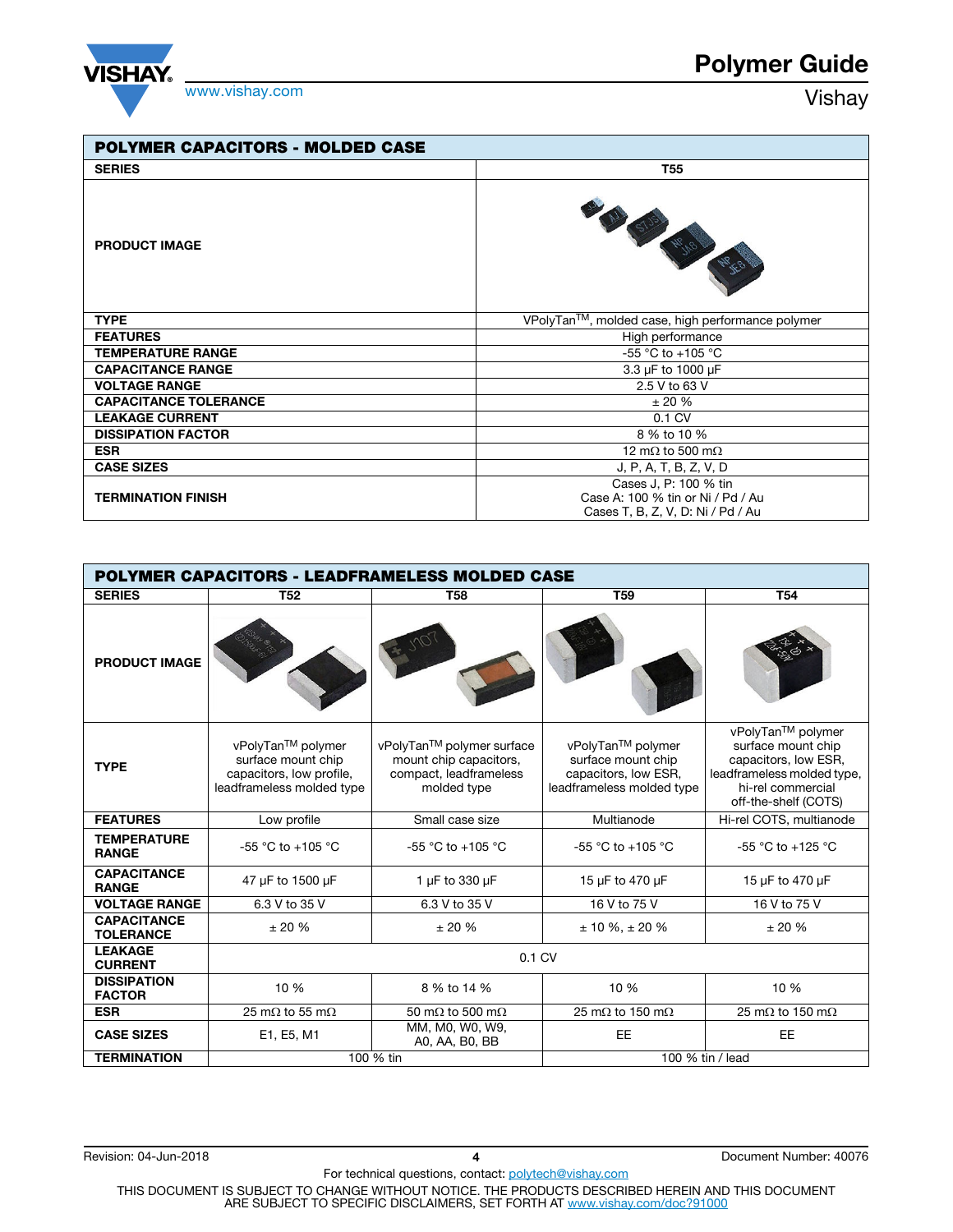

# MOLDED CAPACITORS, T55 TYPE

| <b>PLASTIC TAPE AND REEL PACKAGING DIMENSIONS in millimeters</b> |                                             |                            |
|------------------------------------------------------------------|---------------------------------------------|----------------------------|
|                                                                  | Label<br>D<br>$\rightarrow$ $\rightarrow$ W | $\omega$<br>lΙo<br>⋖       |
| <b>TAPE WIDTH</b>                                                | 8                                           | 12                         |
| $A + 0/-3$                                                       |                                             | $\overline{\emptyset}$ 180 |
| $B + 1/0$                                                        |                                             | Ø 60                       |
| $C \pm 0.2$                                                      |                                             | Ø 13                       |
| $D \pm 0.5$                                                      |                                             | Ø 21                       |
| $E \pm 0.5$                                                      |                                             | 2.0                        |
| $W \pm 0.3$                                                      | 9.0                                         | 13.0                       |

## Note

• A reel diameter of 330 mm is also applicable



#### Note

• A reel diameter of 330 mm is also applicable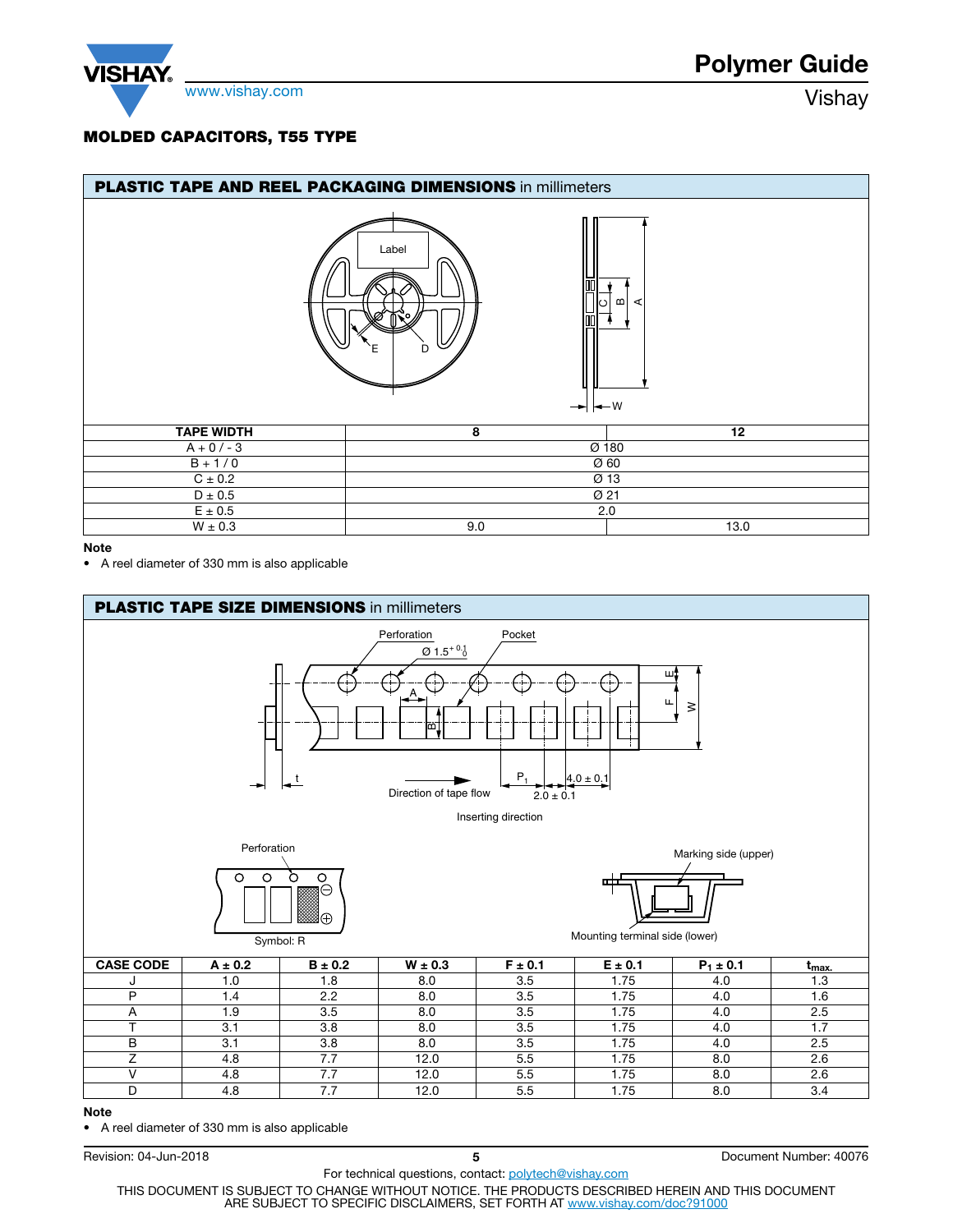

## LEADFRAMELESS MOLDED CAPACITORS, ALL TYPES



#### Notes

- Metric dimensions will govern. Dimensions in inches are rounded and for reference only.
- (1)  $A_0$ ,  $B_0$ ,  $K_0$ , are determined by the maximum dimensions to the ends of the terminals extending from the component body and / or the body dimensions of the component. The clearance between the ends of the terminals or body of the component to the sides and depth of the cavity  $(A_0, B_0, K_0)$  must be within 0.002" (0.05 mm) minimum and 0.020" (0.50 mm) maximum. The clearance allowed must also prevent rotation of the component within the cavity of not more than 20°.
- $(2)$  Tape with components shall pass around radius "R" without damage. The minimum trailer length may require additional length to provide "R" minimum for 12 mm embossed tape for reels with hub diameters approaching N minimum.
- $<sup>(3)</sup>$  This dimension is the flat area from the edge of the sprocket hole to either outward deformation of the carrier tape between the embossed</sup> cavities or to the edge of the cavity whichever is less.
- (4) This dimension is the flat area from the edge of the carrier tape opposite the sprocket holes to either the outward deformation of the carrier tape between the embossed cavity or to the edge of the cavity whichever is less.
- <sup>(5)</sup> The embossed hole location shall be measured from the sprocket hole controlling the location of the embossment. Dimensions of embossment location shall be applied independent of each other.
- $(6)$  B<sub>1</sub> dimension is a reference dimension tape feeder clearance only.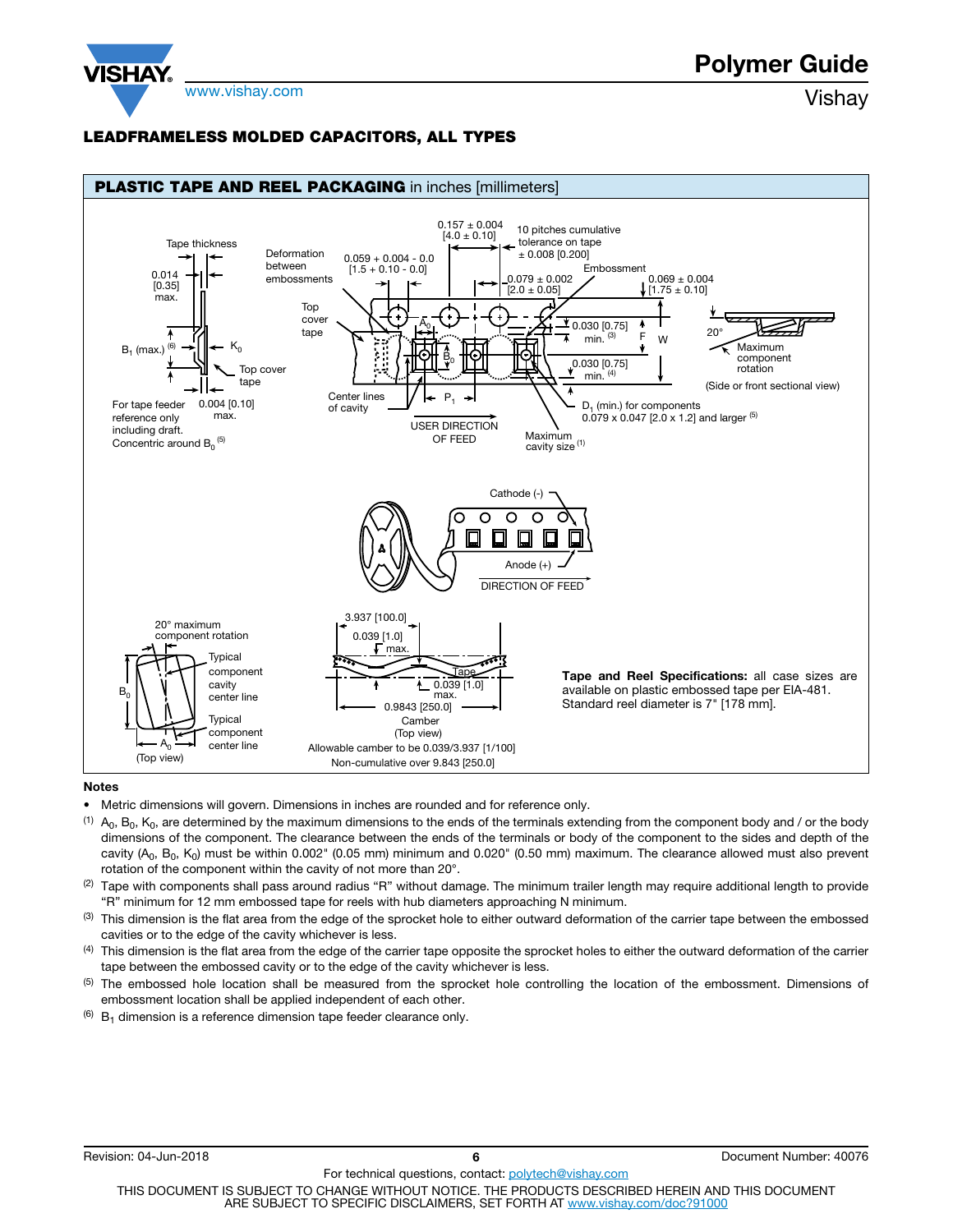

| <b>CARRIER TAPE DIMENSIONS</b> in inches [millimeters] |                   |                    |                |                                       |                |                                     |                                                      |
|--------------------------------------------------------|-------------------|--------------------|----------------|---------------------------------------|----------------|-------------------------------------|------------------------------------------------------|
| <b>CASE CODE</b>                                       | <b>TAPE SIZE</b>  | $B_1$ (MAX.) $(1)$ | $D_1$ (MIN.)   | F                                     | $K_0$ (MAX.)   | $P_1$                               | W                                                    |
| E <sub>1</sub>                                         |                   |                    |                | TBD                                   |                |                                     |                                                      |
| E <sub>5</sub>                                         |                   |                    |                | <b>TBD</b>                            |                |                                     |                                                      |
| MM <sup>(2)</sup>                                      | 8 mm              | $0.075$ [1.91]     | $0.02$ [0.5]   | $0.138$ [3.5]                         | $0.043$ [1.10] | $0.157$ [4.0]                       | $0.315$ [8.0]                                        |
| M1                                                     | $12 \, \text{mm}$ | $0.32$ [8.2]       | $0.059$ [1.5]  | $0.217 \pm 0.002$<br>$[5.5 \pm 0.05]$ | $0.094$ [2.39] | $0.315 \pm 0.04$<br>$[8.0 \pm 1.0]$ | $0.472 + 0.012 / - 0.004$<br>$[12.0 + 0.3 / - 0.10]$ |
| W9                                                     | 8 mm              | $0.126$ [3.20]     | $0.030$ [0.75] | $0.138$ [3.5]                         | $0.045$ [1.15] | $0.157$ [4.0]                       | $0.315$ [8.0]                                        |
| W <sub>0</sub>                                         | 8 mm              | $0.126$ [3.20]     | $0.030$ [0.75] | $0.138$ [3.5]                         | $0.045$ [1.15] | 0.157[4.0]                          | $0.315$ [8.0]                                        |
| A0                                                     | 8 mm              | ٠                  | $0.02$ [0.5]   | $0.138$ [3.5]                         | $0.049$ [1.25] | $0.157$ [4.0]                       | $0.315$ [8.0]                                        |
| AA                                                     | 8 mm              | $0.154$ [3.90]     | $0.039$ [1.0]  | $0.138$ [3.5]                         | $0.079$ [2.00] | $0.157$ [4.0]                       | $0.315$ [8.0]                                        |
| B <sub>0</sub>                                         | $12 \, \text{mm}$ | $0.181$ [4.61]     | $0.059$ [1.5]  | $0.217$ [5.5]                         | $0.049$ [1.25] | $0.157$ [4.0]                       | $0.315$ [8.0]                                        |
| <b>BB</b>                                              | 8 mm              | $0.157$ [4.0]      | $0.039$ [1.0]  | $0.138$ [3.5]                         | $0.087$ [2.22] | $0.157$ [4.0]                       | $0.315$ [8.0]                                        |
| EE.                                                    | $12 \, \text{mm}$ | $0.32$ [8.2]       | $0.059$ [1.5]  | $0.217 \pm 0.002$<br>$[5.5 \pm 0.05]$ | 0.175[4.44]    | $0.315 \pm 0.04$<br>$[8.0 \pm 1.0]$ | $0.472 + 0.012 / - 0.004$<br>$[12.0 + 0.3 / - 0.10]$ |

#### Notes

(1) For reference only.

 $(2)$  Standard packaging of MM case is with paper tape. Plastic tape is available per request.



### Note

 $<sup>(1)</sup>$  A<sub>0</sub>, B<sub>0</sub> are determined by the maximum dimensions to the ends of the terminals extending from the component body and / or the body</sup> dimensions of the component. The clearance between the ends of the terminals or body of the component to the sides and depth of the cavity (A<sub>0</sub>, B<sub>0</sub>) must be within 0.002" (0.05 mm) minimum and 0.020" (0.50 mm) maximum. The clearance allowed must also prevent rotation of the component within the cavity of not more than 20°.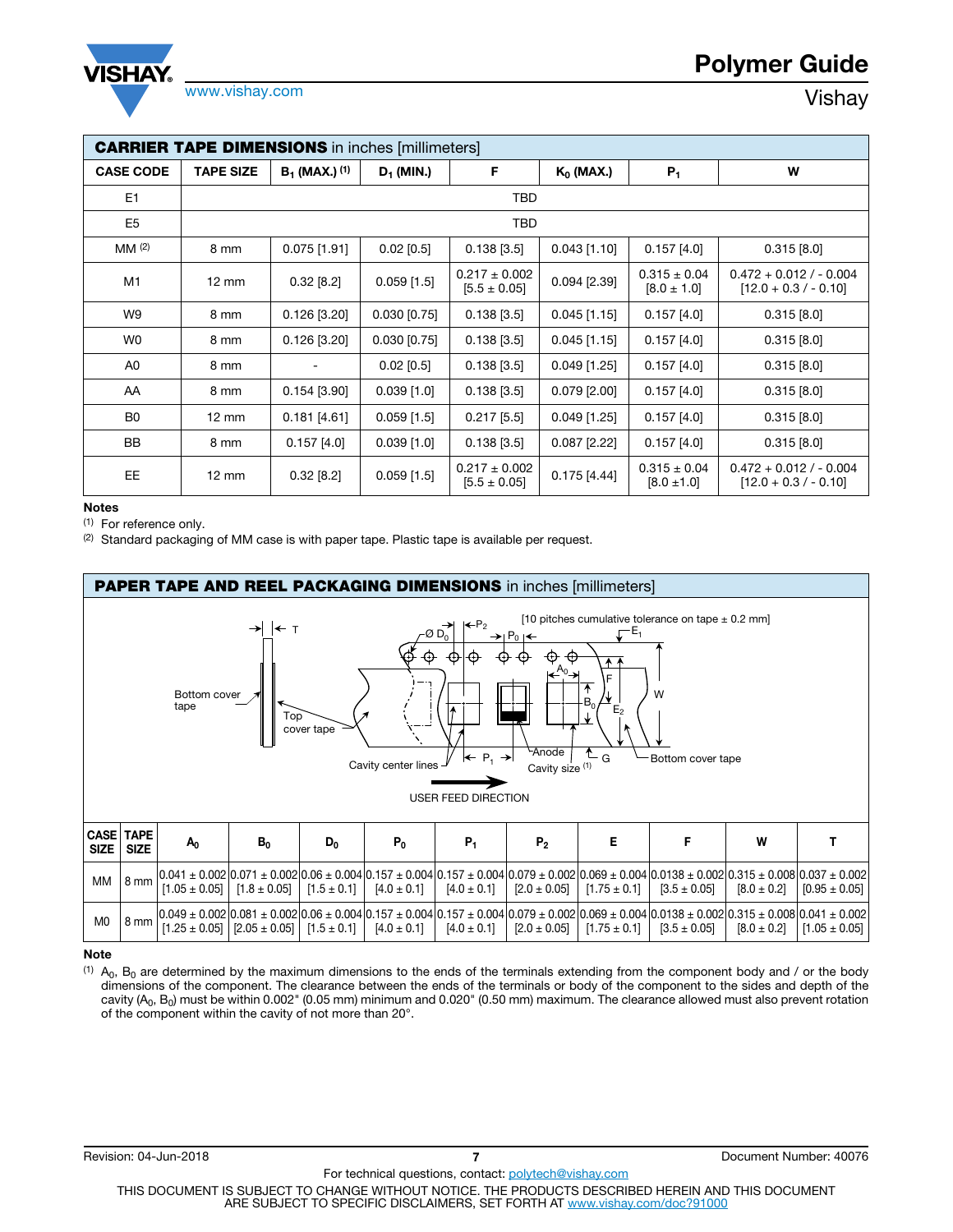

# PACKING AND STORAGE

Polymer capacitors meet moisture sensitivity level rating (MSL) of 3 or 4 as specified in IPC/JEDEC<sup>®</sup> J-STD-020 and are dry packaged in moisture barrier bags (MBB) per J-STD-033. Standard Ratings table defines MSL level for each particular family. Level 3 specifies a floor life (out of bag) of 168 hours and level 4 specifies a floor life of 72 hours at 30 °C maximum and 60 % relative humidity (RH). Unused capacitors should be re-sealed in the MBB with fresh desiccant. A moisture strip (humidity indicator card) is included in the bag to assure dryness. To remove excess moisture, capacitors can be dried at 40 °C (standard "dry box" conditions).

For detailed recommendations please refer to J-STD-033.



| PEAK PACKAGE BODY TEMPERATURE (T <sub>D</sub> ) MAXIMUM |                                |                                                      |                                |  |
|---------------------------------------------------------|--------------------------------|------------------------------------------------------|--------------------------------|--|
| <b>TYPE</b>                                             | <b>CASE CODE</b>               | PEAK PACKAGE BODY TEMPERATURE (T <sub>P</sub> ) MAX. |                                |  |
|                                                         |                                | <b>SnPb EUTECTIC ASSEMBLY</b>                        | <b>LEAD (Pb)-FREE ASSEMBLY</b> |  |
| T55                                                     | J, P, A, T, B, Z, V, D         |                                                      | 260 $°C$                       |  |
| T52                                                     | E1, E5, M1                     | n/a                                                  | 260 $°C$                       |  |
| T58                                                     | MM, M0, W9, W0, A0, AA, B0, BB |                                                      | 260 °C                         |  |
| T59                                                     | EE                             | 220 $^{\circ}$ C                                     | 250 °C                         |  |
| T54                                                     | EE                             | 220 $^{\circ}$ C                                     | 250 °C                         |  |

#### Notes

• T52, T55, and T58 capacitors are process sensitive.

PSL classification to JEDEC J-STD-075: R4G

• T54 and T59 capacitors with 100 % tin termination are process sensitive. PSL classification to JEDEC J-STD-075: R6G

Revision: 04-Jun-2018 **8 8 8 1 8 8 1 8 Document Number: 40076 8**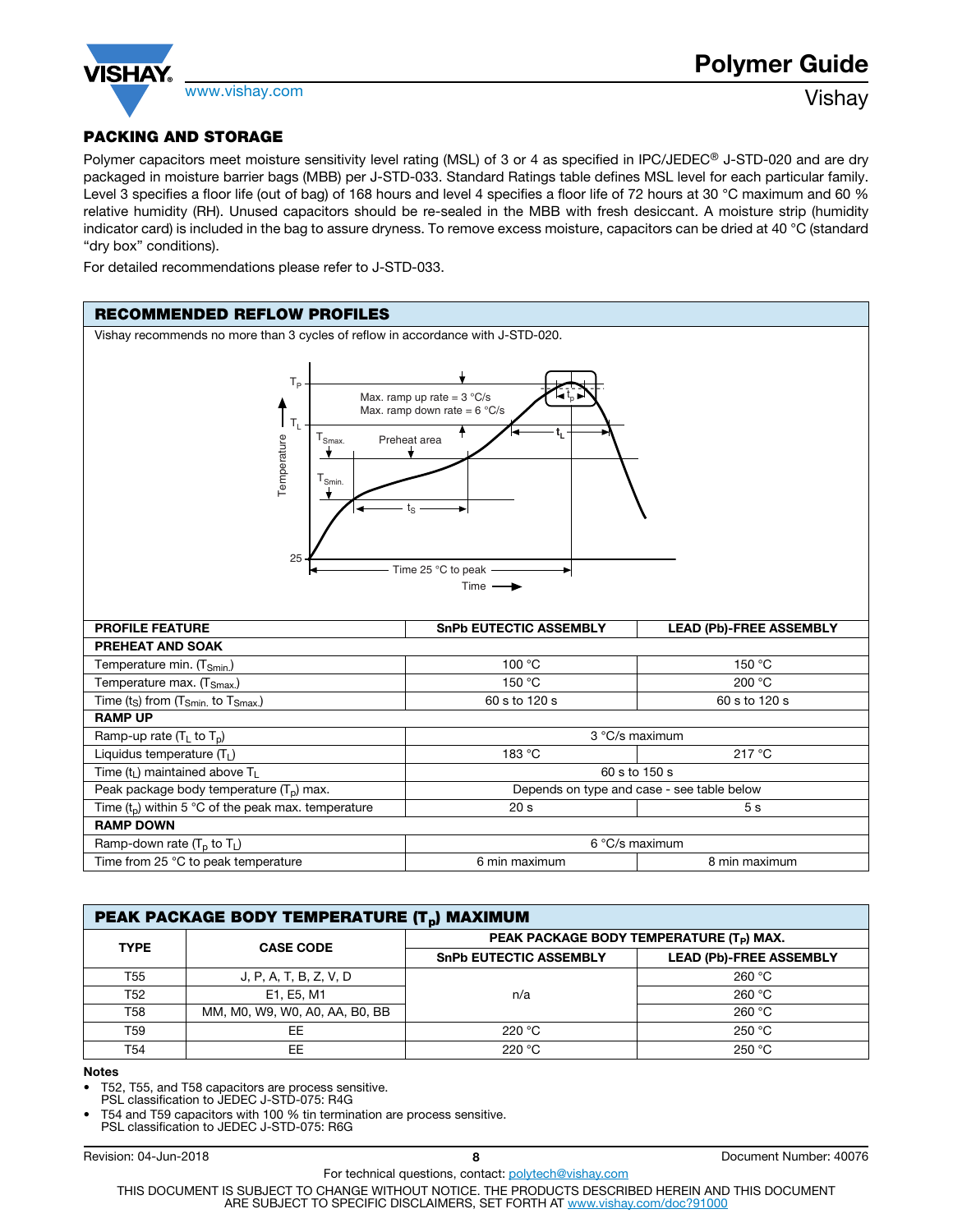

# MOLDED CAPACITORS, T55 TYPE

| <b>PAD DIMENSIONS</b> in millimeters     |                                                |      |          |                 |            |            |
|------------------------------------------|------------------------------------------------|------|----------|-----------------|------------|------------|
| W<br>Capacitor<br>Pattern<br>х<br>G<br>Ζ |                                                |      |          |                 |            |            |
| CASE /                                   | <b>CAPACITOR SIZE</b><br><b>PAD DIMENSIONS</b> |      |          |                 |            |            |
| <b>DIMENSIONS</b>                        |                                                | W    | G (max.) | <b>Z</b> (min.) | $X$ (min.) | $Y$ (Ref.) |
| J                                        | 1.6                                            | 0.8  | 0.7      | 2.5             | 1.0        | 0.9        |
| P                                        | 2.0                                            | 1.25 | 0.5      | 2.6             | 1.2        | 1.05       |
| Α                                        | 3.2                                            | 1.6  | 1.1      | 3.8             | 1.5        | 1.35       |
| T/B                                      | 3.5                                            | 2.8  | 1.4      | 4.1             | 2.7        | 1.35       |
| Z/V/D                                    | 7.3                                            | 4.3  | 4.1      | 8.2             | 2.9        | 2.05       |

## LEADFRAMELESS MOLDED CAPACITORS, ALL TYPES

|               | <b>PAD DIMENSIONS</b> in inches [millimeters] |                |                 |                |                    |
|---------------|-----------------------------------------------|----------------|-----------------|----------------|--------------------|
|               |                                               | ←B→F←C→F       | A               |                |                    |
| <b>FAMILY</b> | <b>CASE CODE</b>                              | A (NOM.)       | <b>B</b> (MIN.) | C (NOM.)       | D (MIN.)           |
|               | E1 / E5                                       | $0.094$ [2.40] | $0.073$ [1.85]  | $0.187$ [4.75] | 0.333 [8.45]       |
| <b>T52</b>    | M1                                            | $0.161$ [4.10] | $0.073$ [1.85]  | $0.187$ [4.75] | $0.333$ [8.45]     |
|               | MM, M0                                        | $0.024$ [0.61] | $0.027$ [0.70]  | $0.025$ [0.64] | $0.080$ [2.03]     |
| <b>T58</b>    | W0, W9                                        | $0.035$ [0.89] | $0.029$ [0.74]  | $0.041$ [1.05] | $0.099$ [2.52]     |
|               | AA, A0, A2                                    | $0.047$ [1.19] | $0.042$ [1.06]  | $0.065$ [1.65] | $0.148$ [3.76]     |
|               | <b>BB, B0</b>                                 | $0.094$ [2.39] | $0.044$ [1.11]  | $0.072$ [1.82] | $0.159$ [4.03]     |
| T59 / T54     | EE                                            | $0.209$ [5.30] | $0.098$ [2.50]  | $0.169$ [4.30] | $0.366$ [ $9.30$ ] |